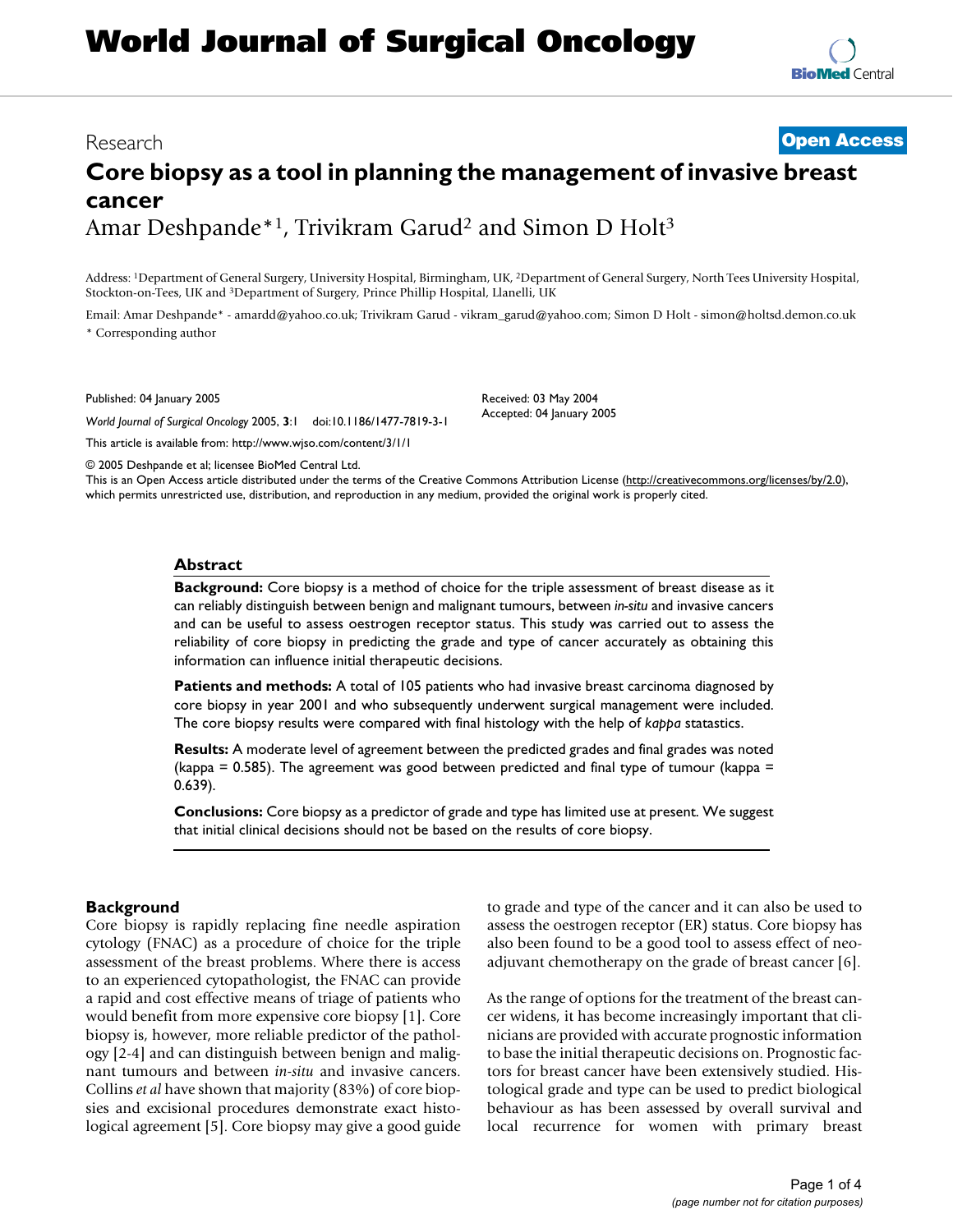|                 | Final grade   |    |    |   |  |
|-----------------|---------------|----|----|---|--|
|                 | Grade         |    |    |   |  |
| Predicted grade |               | 21 | O  |   |  |
|                 | 7             | 5  | 35 | 9 |  |
|                 | 3             |    | 6  |   |  |
|                 | $I$ or $2$    |    |    |   |  |
|                 | $2$ or $3$    |    |    | 8 |  |
|                 | Not predicted |    |    |   |  |

#### **Table 1: Cross tabulation showing predicted verses final grade**

**Table 2: Cross tabulation of predicted verses final tumour types.**

|                               | <b>Final type</b> |    |                              |
|-------------------------------|-------------------|----|------------------------------|
|                               | Tybe              |    | Lobular Ductal Ducto-lobular |
| <b>Predicted type Lobular</b> |                   |    |                              |
|                               | Ductal            | 81 |                              |
|                               | Ducto-lobular I   |    |                              |
|                               | Uncertain         |    |                              |
|                               |                   |    |                              |

Kappa = 0.639

Kappa = 0.585

carcinoma [7-9]. Histological grade is one of the three prognostic factors used in calculating the Nottingham Prognostic Index [10].

The aim of this study, therefore, was to see how reliable core biopsy is in predicting the grade and the type of cancers, as that could influence the further management of breast cancer.

#### **Patients and methods**

All patients with invasive breast cancer diagnosed by the core biopsy and treated subsequently by surgical excision in the year 2001, at a district general hospital were included in the study. Of the 105 patients whose records were studied retrospectively, 47 lesions were palpable and 58 lesions were screen detected. The core biopsies were performed under ultrasound guidance as a part of triple assessment and at least four cores were obtained from palpable lesions and six or more from screen detected lesions with a 22 mm automated core biopsy gun. Two dedicated breast pathologists had authorised all the reports. Age of patients ranged from 35 to 84 with a median age of 62 years. The histology reports for the core biopsy and final histology were extracted and compared. Carcinoma *in-situ* diagnosed by core biopsy and patients who underwent neo-adjuvant therapy were excluded from the study. Level of agreement between core and excision biopsy was assessed using *kappa* statistics.

### **Results**

Of 105 patients there was no prediction of grade in 2 patients and in 19, a prediction of grade 1 or 2 or grade 2 or 3 was made. This left 84 where a clear prediction was made. On final histology 35 (33.3%) were categorised as grade I, 45 (42.8%) were grade II and 25 (23.8%) were grade III. The predicted grades versus final grade results are detailed in table 1.

Of the 84 cores in which clear prediction of grade was made 63 (75%) were correct. All 21 of grade 1's were predicted correctly, 35 (71%) of grade 2's were predicted correctly but only 7 (50%) or grade 3's were predicted correctly on core biopsy. Of the predicted grade 2's which were reclassified, 5 (10%) were downgraded and 9 (18%) were upgraded. Of the reclassified grade 3's, 6 (43%) were downgraded to grade 2 and 1 (7%) was downgraded to grade 1.

Of 105 patients, 101 patients had a prediction of type made. Of 84 cases predicted to be ductal, 81 (96%) were correct and one case was reclassified as mixed histology. Of the 14 predicted to be lobular 9 (64%) were correct and one reclassified as mixed (Table 2). Of the three cases predicted as mixed only one was mixed on final pathology.

In general the level of agreement between the predicted grades and final grades was moderate (kappa = 0.585) and between predicted and final types was slightly better (kappa = 0.639).

### **Discussion**

Fajardo *et al* reported percutaneous, image guided biopsy to be an accurate diagnostic alternative to surgical biopsy in women with mammographically detected suspicious breast lesions [11]. The false negative results occur to a lesser degree with image guided core biopsy [12]. However needle size [13] or amount of clinical material obtained [14] has not been found to influence the histology results. A recent study has shown that access to expert breast pathologists can avoid inconsistencies observed in the category of borderline lesions between the expert and general pathologists [15].

Histological grade and type, tumour size and presence or absence of axillary node metastases is well-recognised prognostic factors of breast cancer. Tumour grade, size and nodal involvement are three factors considered in Nottingham Prognostic Index [10]. Histological grade and type on their own can be helpful in predicting the biological behaviour of the tumour as regards to local recurrence and overall survival [7-9]. Preoperative grading and typing with core biopsy, therefore, can influence further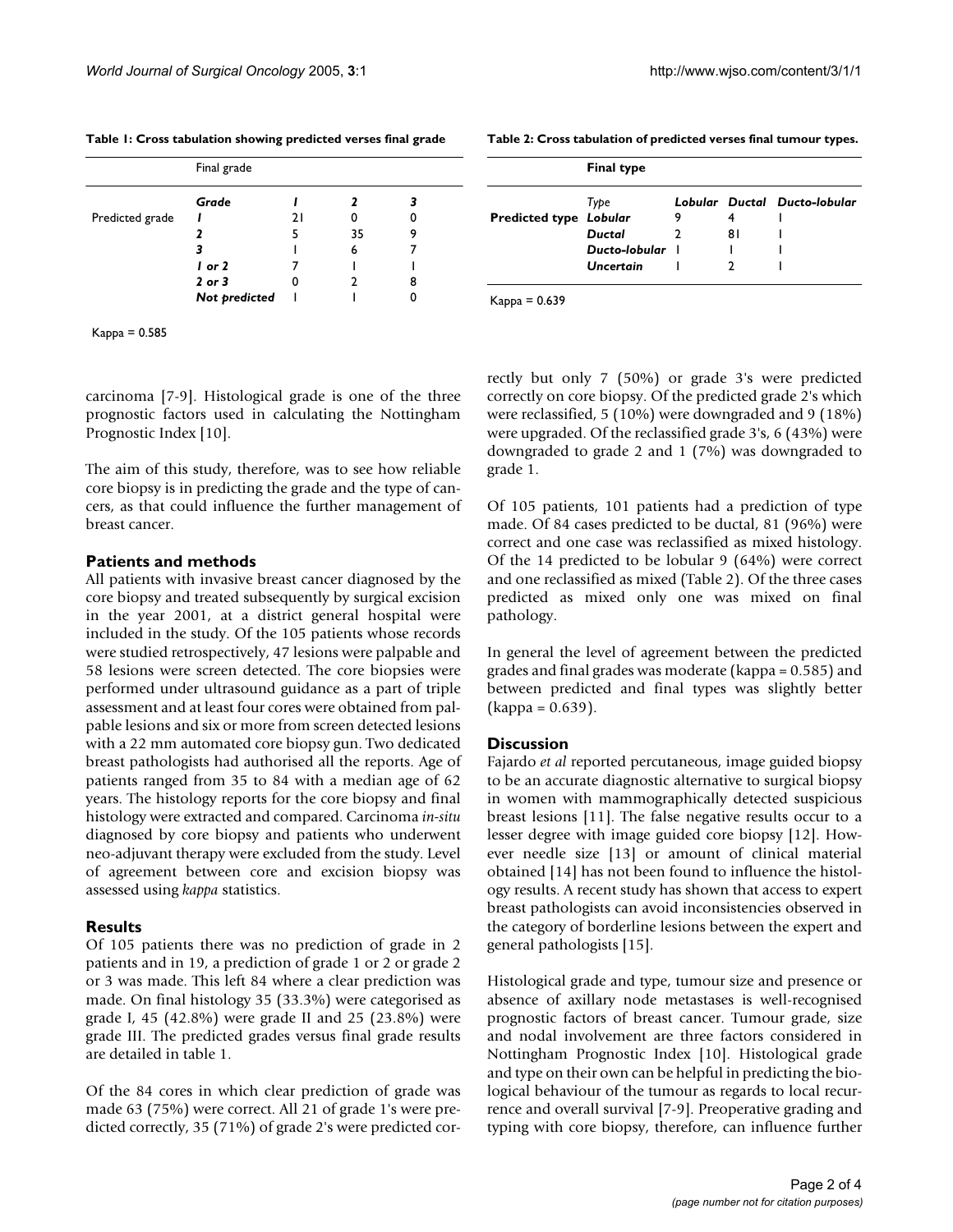management of the cancer this is all the more important as the sensitivity and specificity of mammogram for predicting grade or type is poor [16].

Green Hough (1925) was the first to categorise the breast tumours into three grades according to its differentiation. He also assessed the association of grades with "cure" though the term cure was not clearly defined [17]. Since then a clear association between grades and prognosis has been established [17-23]. Higher the grade, greater is the chance of the tumour relapsing [24,25]. It has also been noted that oestrogen receptor (ER) negative tumours are usually of higher grade [26-28]. Higher the tumour grade more aggressive is the tumour and nodal involvement too is directly related to aggressiveness of the tumour [29]. All these factors suggest that higher the grade of tumour more radically should it be managed. Knowing the grade accurately, preoperatively, would help in planning out further management of the tumour. It is possible to identify all these prognostic factor in core biopsy. A small earlier study has shown 80% sensitivity of core biopsy for correct diagnosis and a poor (50%) sensitivity for diagnosing invasive cancers in mammographically detected cancers [30]. It is not possible to comment on this in present study as only invasive cancers were included in the present study.

Of the two major histological types, lobular is known for its multifocality and multicentricity and its diffusely infiltrating nature [31]. It is important to correctly identify lobular carcinoma, as these tumours are often hormone responsive [21].

Our results suggest that the prediction of grade and type of breast cancer from core biopsy has only limited use at present. The group of patients we would like to be predicted most accurately would have been those with a high-grade and lobular type, for the reasons stated above. Our results suggest that these patients are most difficult to predict in practice. However, present study being retrospective has its own drawbacks. A prospective study specifically aimed at Kappa statistics between core biopsy and final histopathology may be able to answer this question better. Further refinements are needed in technique of core biopsy and these technical innovations will ultimately improve the results of core biopsy.

### **Competing interest**

The author(s) declare that they have no competing interests.

### **Authors' contributions**

**AD**: Original idea, planning of study, background search, data compilation and drafting the manuscript.

**TG**: Data collection, data compilation, help with the manuscript drafting.

**SH**: Overall supervision and guidance with the study, helped in the analysis and helped with manuscript drafting and revisions.

All authors read and approved the final version

#### **Funding source**

None

#### **Acknowledgements**

The authors thank Ms Yen Chuah, statistician, University Hospital, Birmingham, for her help in statistical analysis.

#### **References**

- 1. Farshid G, Rush G: **[The use of fine-needle aspiration cytology](http://www.ncbi.nlm.nih.gov/entrez/query.fcgi?cmd=Retrieve&db=PubMed&dopt=Abstract&list_uids=14681944) and core biopsy in the assessment of highly suspicious mam[mographic calcifications: analysis of outcome for 182 lesions](http://www.ncbi.nlm.nih.gov/entrez/query.fcgi?cmd=Retrieve&db=PubMed&dopt=Abstract&list_uids=14681944) detected in the setting of a population-based breast cancer [screening program.](http://www.ncbi.nlm.nih.gov/entrez/query.fcgi?cmd=Retrieve&db=PubMed&dopt=Abstract&list_uids=14681944)** *Cancer* 2003, **99:**357-364.
- 2. Fersis N, Smyczek-Garagya B, Krainick U, Mielke G, Muller-Schimpfle M, Keisel L, Wallweiner D: **[Clinical experience with large-core](http://www.ncbi.nlm.nih.gov/entrez/query.fcgi?cmd=Retrieve&db=PubMed&dopt=Abstract&list_uids=11340952) [needle biopsies of the breast and treatment and evaluation](http://www.ncbi.nlm.nih.gov/entrez/query.fcgi?cmd=Retrieve&db=PubMed&dopt=Abstract&list_uids=11340952) [of histopathological results.](http://www.ncbi.nlm.nih.gov/entrez/query.fcgi?cmd=Retrieve&db=PubMed&dopt=Abstract&list_uids=11340952)** *Zentralbl Gynakol* 2001, **123:**132-135.
- 3. Clarke D, Sudhakaran N, Gately CA: **[Replace the fine needle aspi](http://www.ncbi.nlm.nih.gov/entrez/query.fcgi?cmd=Retrieve&db=PubMed&dopt=Abstract&list_uids=11320918)[ration cytologywith automated core biopsy in triple assess](http://www.ncbi.nlm.nih.gov/entrez/query.fcgi?cmd=Retrieve&db=PubMed&dopt=Abstract&list_uids=11320918)[ment of breast cancers.](http://www.ncbi.nlm.nih.gov/entrez/query.fcgi?cmd=Retrieve&db=PubMed&dopt=Abstract&list_uids=11320918)** *Ann R Coll Surg Engl* 2001, **83:**110-112.
- 4. Sun W, Li A, Abreo F, Turbat-Herrera E, Grafton WD: **[Comparison](http://www.ncbi.nlm.nih.gov/entrez/query.fcgi?cmd=Retrieve&db=PubMed&dopt=Abstract&list_uids=11391825) [of fine needle aspiration cytology and core biopsy for diagno](http://www.ncbi.nlm.nih.gov/entrez/query.fcgi?cmd=Retrieve&db=PubMed&dopt=Abstract&list_uids=11391825)[sis of breast cancer.](http://www.ncbi.nlm.nih.gov/entrez/query.fcgi?cmd=Retrieve&db=PubMed&dopt=Abstract&list_uids=11391825)** *Diagn Cytopathol* 2001, **24:**421-425.
- 5. Crowe JP Jr, Rim A, Patrick RJ, Rybicki LA, Grundfest-Broniatowski SF, Kim JA, Lee KB: **[Does core needle breast biopsy accurately](http://www.ncbi.nlm.nih.gov/entrez/query.fcgi?cmd=Retrieve&db=PubMed&dopt=Abstract&list_uids=14605609) [reflect breast pathology?](http://www.ncbi.nlm.nih.gov/entrez/query.fcgi?cmd=Retrieve&db=PubMed&dopt=Abstract&list_uids=14605609)** *Surgery* 2003, **134:**523-528.
- 6. McIntosh SA, Panchalingam L, Payne S, Miller ID, Sarkar TK, Hutcheon AW, Heys SD: **[Freehand core biopsy in breast cancer: an](http://www.ncbi.nlm.nih.gov/entrez/query.fcgi?cmd=Retrieve&db=PubMed&dopt=Abstract&list_uids=14965716) [accurate predictor of tumour grade following neo-adjuvant](http://www.ncbi.nlm.nih.gov/entrez/query.fcgi?cmd=Retrieve&db=PubMed&dopt=Abstract&list_uids=14965716) [chemotherapy?](http://www.ncbi.nlm.nih.gov/entrez/query.fcgi?cmd=Retrieve&db=PubMed&dopt=Abstract&list_uids=14965716)** *Breast* 2002, **11:**496-500.
- 7. du Toit RS, Locker AP, Ellis IO, Elston CW, Nicholson RI, Blamey RW: **[Invasive lobular carcinomas of the breast- the prognosis](http://www.ncbi.nlm.nih.gov/entrez/query.fcgi?cmd=Retrieve&db=PubMed&dopt=Abstract&list_uids=2803932) [of histopathological subtypes.](http://www.ncbi.nlm.nih.gov/entrez/query.fcgi?cmd=Retrieve&db=PubMed&dopt=Abstract&list_uids=2803932)** *Br J Cancer* 1989, **60:**605-609.
- 8. Fisher ER, Redmond C, Fisher B: **[Prognostic factors in NSABP](http://www.ncbi.nlm.nih.gov/entrez/query.fcgi?cmd=Retrieve&db=PubMed&dopt=Abstract&list_uids=1344974) [studies of women with node negative breast cancer.](http://www.ncbi.nlm.nih.gov/entrez/query.fcgi?cmd=Retrieve&db=PubMed&dopt=Abstract&list_uids=1344974) [National Surgical Adjuvant Breast and Bowel project.](http://www.ncbi.nlm.nih.gov/entrez/query.fcgi?cmd=Retrieve&db=PubMed&dopt=Abstract&list_uids=1344974)** *Monogr Natl Cancer Inst* 1992, **11:**151-158.
- 9. Dixon JM, Page DL, Anderson TJ, Lee D, Elton RA, Stewart HJ, Forest AP: **[Long-term survivors after breast cancer.](http://www.ncbi.nlm.nih.gov/entrez/query.fcgi?cmd=Retrieve&db=PubMed&dopt=Abstract&list_uids=4016513)** *Br J Surg* 1985, **72:**445-448.
- 10. Haybittle JL, Blamey RW, Elston CW, Johnson J, Doyle PJ, Campbell FC, Nicholson RI, Griffiths K: **[A prognostic index in primary](http://www.ncbi.nlm.nih.gov/entrez/query.fcgi?cmd=Retrieve&db=PubMed&dopt=Abstract&list_uids=7073932) [breast cancer.](http://www.ncbi.nlm.nih.gov/entrez/query.fcgi?cmd=Retrieve&db=PubMed&dopt=Abstract&list_uids=7073932)** *Br J Cancer* 1982, **45:**361-365.
- 11. Fajardo LL, Pisano ED, Caudry DJ, Gatsonis CA, Berg WA, Connolly J, Schnitt S, Page DL, McNeil BJ: **[Radiologist Investigators of the](http://www.ncbi.nlm.nih.gov/entrez/query.fcgi?cmd=Retrieve&db=PubMed&dopt=Abstract&list_uids=15035520) [Radiologic Diagnostic Oncology Group V.](http://www.ncbi.nlm.nih.gov/entrez/query.fcgi?cmd=Retrieve&db=PubMed&dopt=Abstract&list_uids=15035520)** *Acad Radiol* 2004, **11:**293-308.
- 12. Shah VI, Raju U, Chitale D, Deshpande V, Gregory N, Strand V: **[False](http://www.ncbi.nlm.nih.gov/entrez/query.fcgi?cmd=Retrieve&db=PubMed&dopt=Abstract&list_uids=12673707) negative core biopsies of breast: an analysis of clinical, radio[logic and pathologic findings in 27 consecutive cases of](http://www.ncbi.nlm.nih.gov/entrez/query.fcgi?cmd=Retrieve&db=PubMed&dopt=Abstract&list_uids=12673707) [missed breast cancer.](http://www.ncbi.nlm.nih.gov/entrez/query.fcgi?cmd=Retrieve&db=PubMed&dopt=Abstract&list_uids=12673707)** *Cancer* 2003, **97:**1824-1831.
- 13. Wong TE, Hisham AN: **[Core biopsy of palpable breast lump:](http://www.ncbi.nlm.nih.gov/entrez/query.fcgi?cmd=Retrieve&db=PubMed&dopt=Abstract&list_uids=14750380) [the influence of needle size.](http://www.ncbi.nlm.nih.gov/entrez/query.fcgi?cmd=Retrieve&db=PubMed&dopt=Abstract&list_uids=14750380)** *Med J Malaysia* 2003, **58:**399-404.
- 14. O'Leary R, Hawkins K, Beazley JC, Lansdown MR, Hanby AM: **[Agree](http://www.ncbi.nlm.nih.gov/entrez/query.fcgi?cmd=Retrieve&db=PubMed&dopt=Abstract&list_uids=14747449)ment between preoperative and postoperative invasive [breast cancer histopathology is not dependent on the](http://www.ncbi.nlm.nih.gov/entrez/query.fcgi?cmd=Retrieve&db=PubMed&dopt=Abstract&list_uids=14747449) [amount of clinical material obtained.](http://www.ncbi.nlm.nih.gov/entrez/query.fcgi?cmd=Retrieve&db=PubMed&dopt=Abstract&list_uids=14747449)** *J Clin Pathol* 2004, **57:**193-195.
- 15. Verkooijen HM, Peters JL, Schipper ME, Buskens E, Hendriks JH, Pijnappel RM, Peeters PH, Borel Rinkes IH, Mali WP, Holland R: **[Interobserver variability between general and expert pathol](http://www.ncbi.nlm.nih.gov/entrez/query.fcgi?cmd=Retrieve&db=PubMed&dopt=Abstract&list_uids=14522377)-**